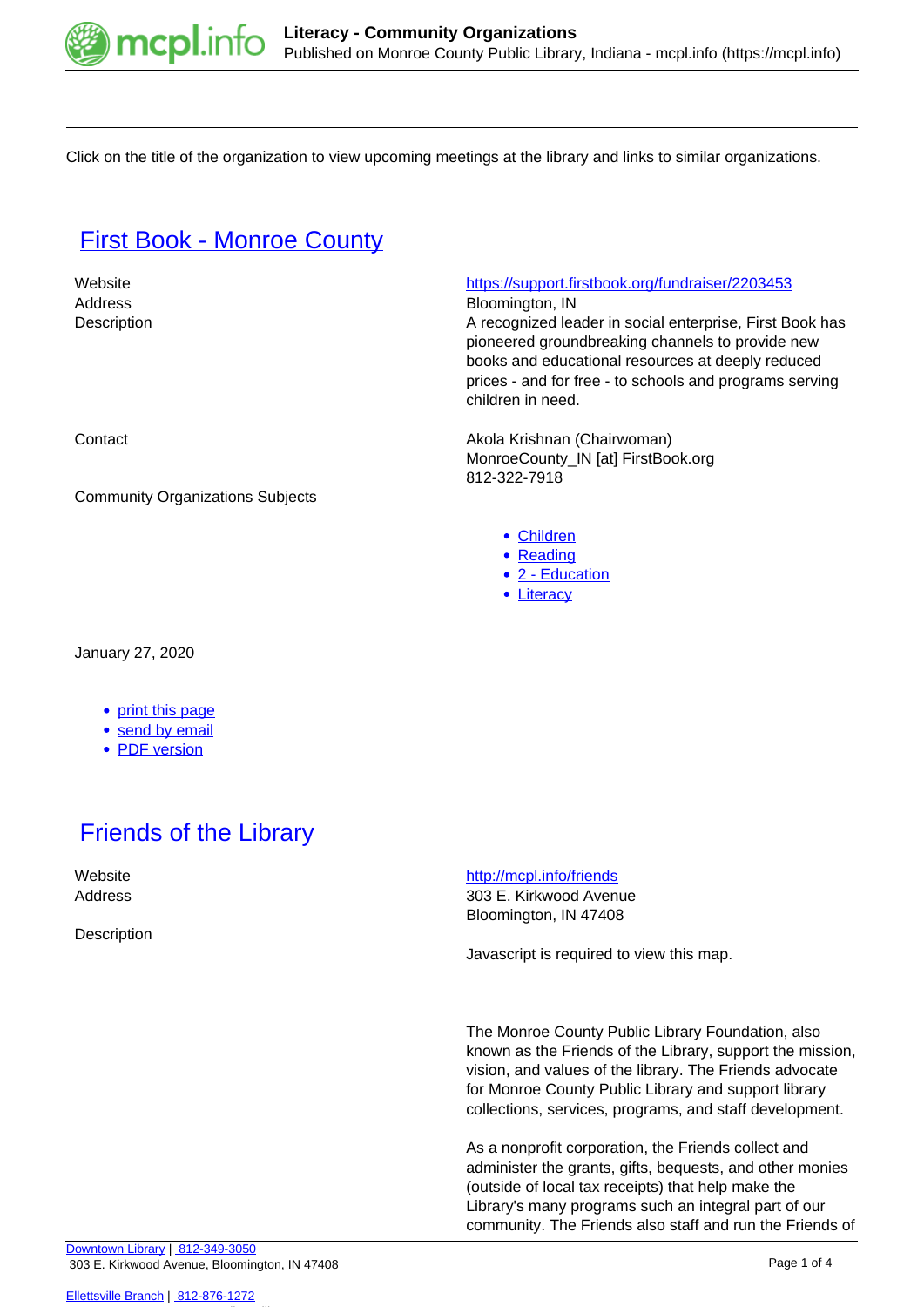

Community Organizations Subjects

the Library Bookstore on the first floor of the Downtown Library. Proceeds from the Bookstore support Library programming and services.

Contact **following** contact **following** contact **following** contact **following** contact **following** contact **following** contact **following** contact **following** contact **following** contact **following** contact **following** co 812-349-3050 Year Established 1965 Incorporation Status **Incorporated** 

- [2 Education](https://mcpl.info/community-organization-subjects/24947)
- · [Libraries](https://mcpl.info/taxonomy/term/24972)
- [Literacy](https://mcpl.info/taxonomy/term/24973)
- [Volunteers](https://mcpl.info/taxonomy/term/25007)

September 8, 2021

- [print this page](https://mcpl.info/print/commorg/friends-library)
- [send by email](https://mcpl.info/printmail/commorg/friends-library)
- [PDF version](https://mcpl.info/printpdf/commorg/friends-library)

# [MCCSC Adult Education at Broadview Learning Center \(BLC\)](https://mcpl.info/commorg/mccsc-adult-education-broadview-learning-center-blc)

**Description** 

Website **<http://www.mccsc.edu/adulted>** Address **705 W. Coolidge Dr.** Bloomington, IN 47403

Javascript is required to view this map.

The Monroe County Community School Corporation Adult Education program offers individualized instruction and guidance to teen and adult learners who seek to improve basic skills or learn new ones to create better opportunities for themselves and their families.

The Broadview Learning Center offers the following services:

- FREE Adult Basic Education/TASC (Test Assessing Secondary Completion) classes (formerly GED)
- FREE ESL (English as a Second Language) classes
- FREE Teen Learning Center (TLC) Programs
- Workforce Development
- Evening Computer Classes
- Volunteer Training and Opportunities

• [2 - Education](https://mcpl.info/community-organization-subjects/24947)

Contact 330-7731 Community Organizations Subjects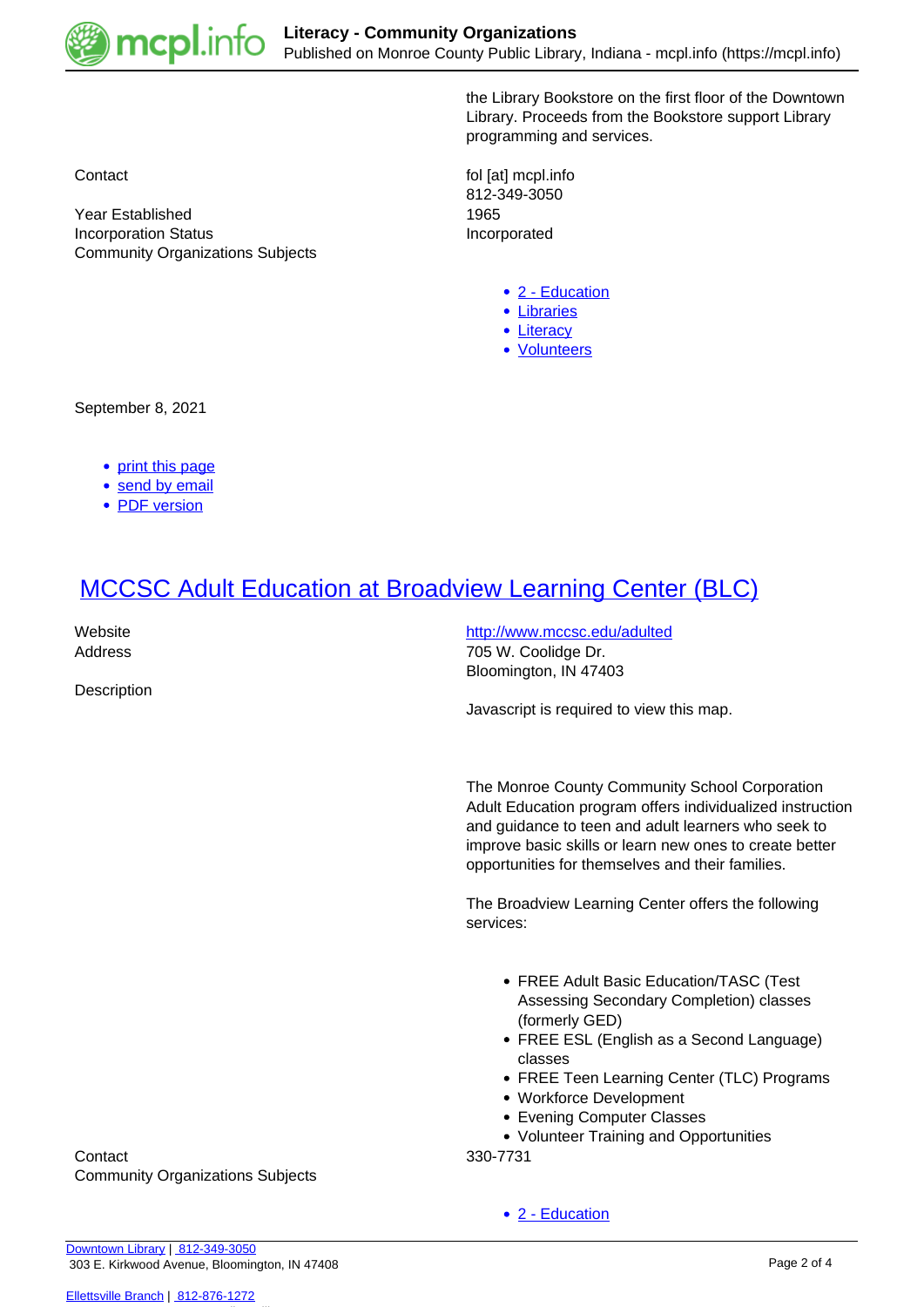

- [Adult Education](https://mcpl.info/taxonomy/term/24955)
- [Employment](https://mcpl.info/community-organization-subjects/employment)
- [English as a Second Language](https://mcpl.info/community-organization-subjects/english-second-language)
- [Literacy](https://mcpl.info/taxonomy/term/24973)
- [TASC \(Test Assessing Secondary Completion\)](https://mcpl.info/taxonomy/term/24986)
- [Tutoring](https://mcpl.info/taxonomy/term/24988)

October 31, 2017

- [print this page](https://mcpl.info/print/commorg/mccsc-adult-education-broadview-learning-center-blc)
- [send by email](https://mcpl.info/printmail/commorg/mccsc-adult-education-broadview-learning-center-blc)
- [PDF version](https://mcpl.info/printpdf/commorg/mccsc-adult-education-broadview-learning-center-blc)

### **[Volunteers in Tutoring Adult Learners \(VITAL\)](https://mcpl.info/commorg/volunteers-tutoring-adult-learners-vital)**

| Website<br>Address<br>Description                  | http://www.monroe.lib.in.us/vital<br>Monroe County Public Library<br>303 E. Kirkwood<br>Bloomington, IN 47408<br>Javascript is required to view this map.                                                                                                                                                                                                                                                                                                                                                                                                                                                                    |
|----------------------------------------------------|------------------------------------------------------------------------------------------------------------------------------------------------------------------------------------------------------------------------------------------------------------------------------------------------------------------------------------------------------------------------------------------------------------------------------------------------------------------------------------------------------------------------------------------------------------------------------------------------------------------------------|
|                                                    | VITAL offers the following services:                                                                                                                                                                                                                                                                                                                                                                                                                                                                                                                                                                                         |
| Contact<br><b>Community Organizations Subjects</b> | • One-to-one tutoring - Trained tutors help<br>individual learners set goals, gain essential<br>literacy skills, and increase their confidence.<br>• New Reader Support Group - An opportunity for<br>new readers to gather and exchange their<br>thoughts and ideas in a supportive and<br>confidential group<br>• Additional Tutor Training - In-services are offered<br>in the area of computing, GED tutoring, Laubach<br>Method, and English as a second language<br>• Introduction to Tutoring for Volunteers<br>• Brown Bag Lunches<br>VITAL, Monroe County Public Library<br>vital [at] monroe.lib.in.us<br>349-3173 |
|                                                    | • English as a Second Language<br>• 2 - Education                                                                                                                                                                                                                                                                                                                                                                                                                                                                                                                                                                            |
|                                                    | • Adult Education<br>• Literacy<br>• TASC (Test Assessing Secondary Completion)<br>• Tutoring<br>• Volunteers                                                                                                                                                                                                                                                                                                                                                                                                                                                                                                                |
| October 31, 2017                                   |                                                                                                                                                                                                                                                                                                                                                                                                                                                                                                                                                                                                                              |

[Downtown Library](https://mcpl.info/geninfo/downtown-library) | [812-349-3050](tel:812-349-3050) 303 E. Kirkwood Avenue, Bloomington, IN 47408